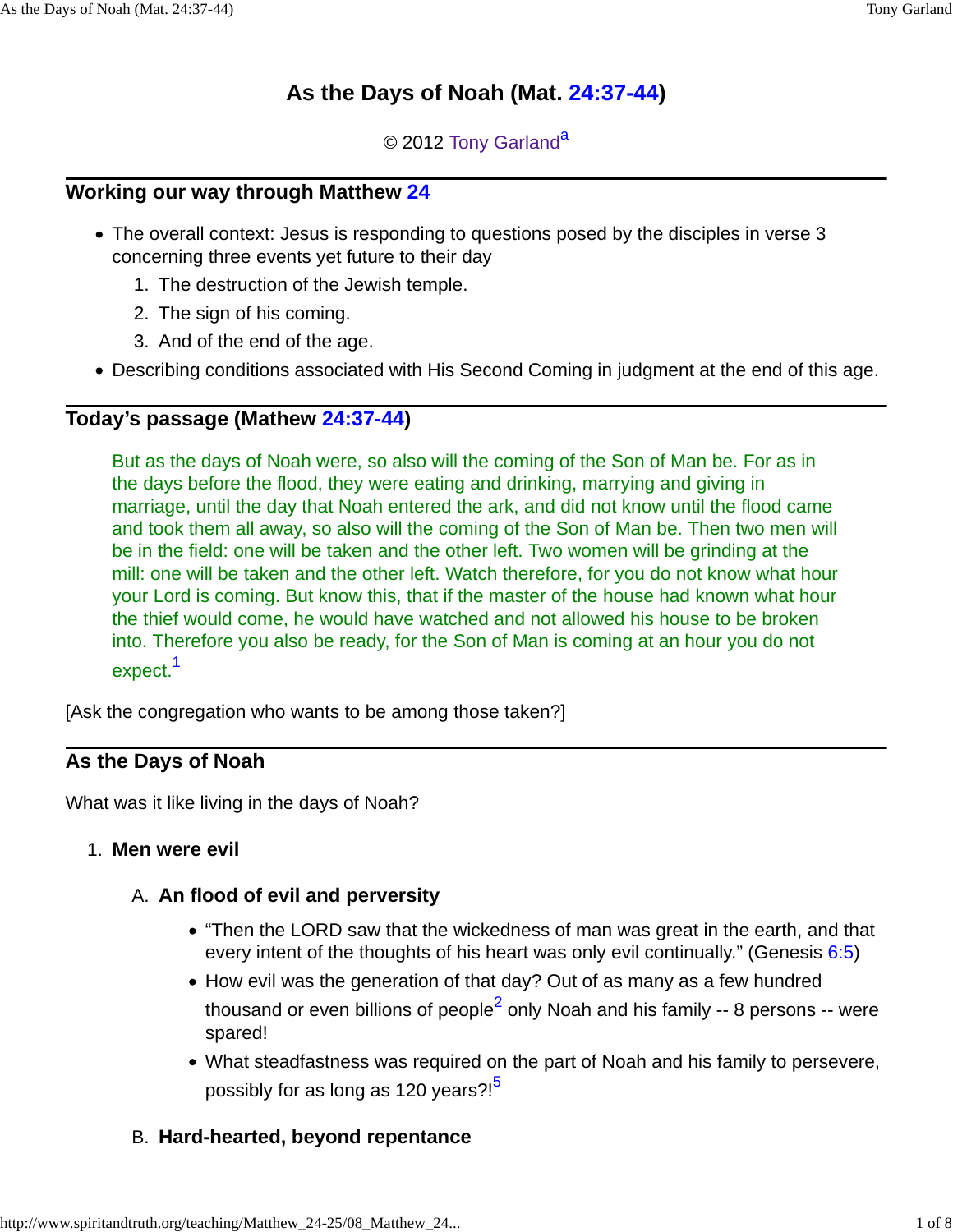- "The Lord is . . . longsuffering toward us, not willing that any should perish but that all should come to repentance." (2 Peter 3:9)
- The evil of man was not only great, it was beyond repentance. It would seem that God, in His omniscience, was certain the people who perished in the flood would never have turned to Him.
- In a similar way, at the end of this age, God will bring judgment upon another hardened generation which revels in ungodliness and hates Him with such intensity as to be beyond repentance.
- "He who is unjust, let him be unjust still; he who is filthy, let him be filthy still; he who is righteous, let him be righteous still; he who is holy, let him be holy still." (Revelation 22:11)

#### 2. **Men were no doubt mocking**

#### **How crazy did Noah appear to be to that generation?** A.

- The concept of a global flood?!
- Building a huge boat, probably the largest ever built up to that time, possibly miles from the sea.
- No way to transport it for launching.

#### **Criticism and persecution of the godly in their midst** B.

- Judged by Noah's righteousness in their midst, ". . . Noah was a just man, perfect in his generations. Noah walked with God." (Genesis  $6:9$ )
- Similar to the experience of Lot in Sodom, "Then [the men of Sodom] said, "This one came in to stay here, and he keeps acting as a judge; now we will deal worse with you than with them." So they pressed hard against the man Lot, and came near to break down the door." (Genesis 19:9)

#### C. **NT reveals that mocking will characterize the last days too**

#### **2 Peter 3:3-7** I.

- ". . . scoffers will come in the last days, walking according to their own lusts, and saying, "Where is the promise of His coming? For since the fathers fell asleep, all things continue as they were from the beginning of creation." For this they willfully forget: that by the word of God the heavens were of old, and the earth standing out of water and in the water, by which the world that then existed perished, being flooded with water. But the heavens and the earth which are now preserved by the same word, are reserved for fire until the day of judgment and perdition of ungodly men."  $(2$  Peter  $3:3-7)$
- What does willful forgetfulness look like?
- Seeing millions of marine fossils at high elevations all over the world and concluding: "there is no evidence of a global flood."

#### **A Sudden Catastrophe**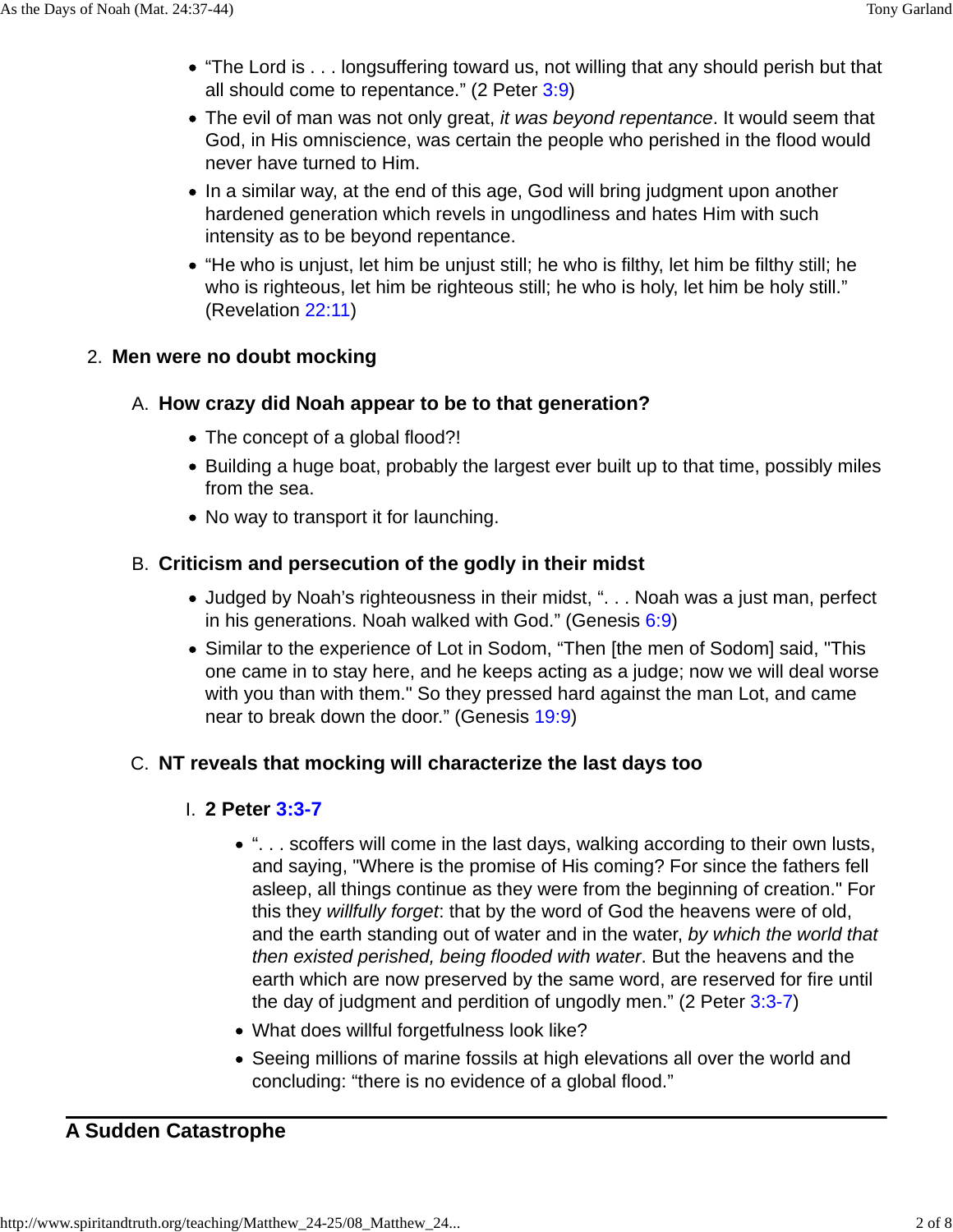## **Verses 38-41** 1.

"For as in the days before the flood, they were eating and drinking, marrying and giving in marriage, until the day that Noah entered the ark, and did not know until the flood came and took them all away, so also will the coming of the Son of Man be. Then two men will be in the field: one will be taken and the other left. Two women will be grinding at the mill: one will be taken and the other left." (Matthew 24:38-41)

The primary comparison to Noah's day: normalcy will suddenly be taken away.

## **Uniformitarianism is normal** 2.

- History, for the most part, has been characterized by long periods where things continue as the were.
- The basis of uniformitarianism: the way things were yesterday they will probably be tomorrow.
- As a result, apart from God's Word, people are lulled into believing that if there is a God, He is most likely an "absentee landlord" who wound things up and is now a somewhat disinterested observer from a distance.

## **Uniformitarianism can be misleading** 3.

- This is exactly what Peter tells us that the scoffers are thinking when they say, "Where is the promise of His coming? For since the fathers fell asleep, all things continue as they were from the beginning of creation." (2 Peter. 3:4)
- This is the very reason why Peter mentions the global flood in the same passage: if God intervened to bring global judgment once He can (and will) do so again!
- God is always working in the minute details of day-to-day life even where we can't see or know.
- There are unique times in history where God manifests His control in ways that are undeniable.
- These miraculous interventions of God, once they move from the undeniable presence into the questionable past, are all eventually denied as fable or superstition by those who reject God:
	- $\circ$  the creation ex-nihilo
	- $\circ$  the creation of mankind, all descended from a single couple
	- $\circ$  the introduction of languages at Babel
	- $\circ$  the global flood
	- $\circ$  the parting of the Red Sea
	- $\circ$  the resurrection
- These interventions are at odds with the belief that things always continue as they are.
- Just as in Noah's day, failure to appreciate the rare but real cataclysmic intervention of God will take many by surprise.

## **Where are they taken?** 4.

• "the flood came and took them all away"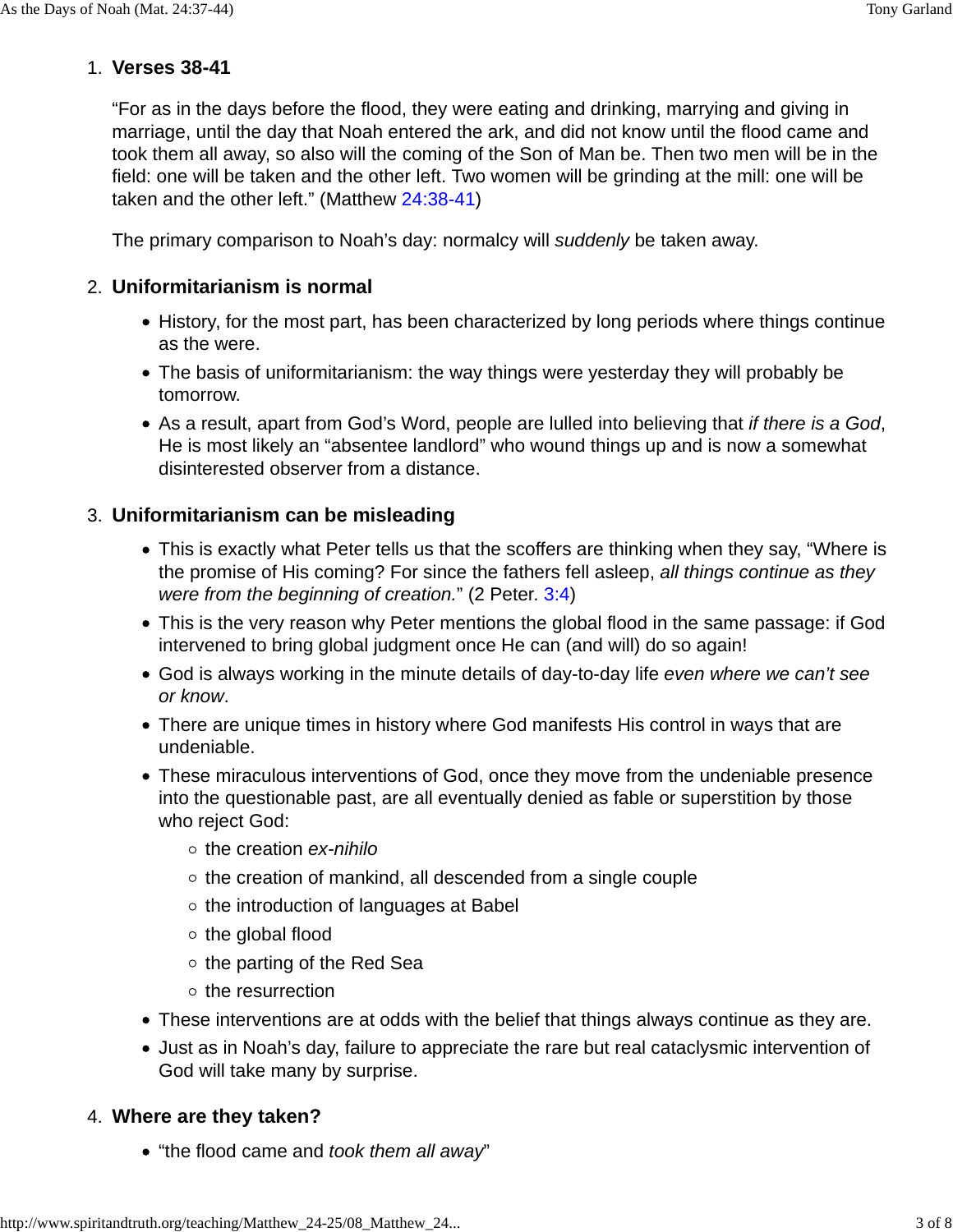- "two people [in the same situation] . . . one will be taken"
- In a similar teaching Jesus gave in Luke 17:37, His listeners ask: ""Where, Lord?" So He said to them, "Wherever the body is, there the eagles will be gathered together." " (Luke 17:37)
- This is similar to the statement Jesus made earlier in this passage in verse 28: "Wherever the corpse is, there the vultures will gather."
- Jesus appears to be making a direct reference to a passage in the book of Job "Does the eagle mount up at your command, And make its nest on high? On the rocks it dwells and resides, On the crag of the rock and the stronghold. From there it spies out the prey; Its eyes observe from afar. Its young ones suck up blood; And where the slain are, there it is." (Job 39:27-30)
- Jesus is underscoring a theme found throughout scripture in which God offers up men as a sacrifice to birds of prey
- And so we read in the 19th chapter of the book of Revelation, in preparation for the arrival of Jesus at the Second Coming, "an angel . . . cried with a loud voice, saying to all the birds that fly in the midst of heaven, "Come and gather together for the supper of the great God, that you may eat the flesh of kings, the flesh of captains, the flesh of mighty men, the flesh of horses and of those who sit on them, and the flesh of all people, free and slave, both small and great."" (Revelation 19:17-18)
- The ones taken are taken in judgment.

## **Is This the Rapture?**

Although you may have heard this passage associated with the rapture of the Church -- and so would like to find yourself among those "taken", there are numerous indicators that this passage does not concern of the rescue of the Church at the Rapture.

## **Not the Rapture** 1.

- 1. The context of the passage concerns the Second Coming of Jesus: a time of judgment rather than rescue.
- 2. The ones taken are not watching for the thief.
- They are "taken" in the same way a thief "steals": the resulting consequences are 3. negative.
- The parallelism between those taken at the flood and those taken here: they are the 4. ones judged.
- 5. Jesus' clarifies their destiny by alluding to a passage in Job indicating they are eaten by birds of prey.
- 6. One of the purposes of the tribulation during the end of the age is to remove the unrepentant from the earth in preparation for the millennium to follow. The ungodly are removed and will not find entry to the kingdom.

## **Removal of the ungodly at the end of this age** 2.

- Parable of wheat and tares: both grow together, but at the harvest the tares are burnt (removed) while the wheat goes into the barn (Matthew 13:40-42).
- Dragnet catches both good and bad fish, bad fish are thrown away (removed) (Matthew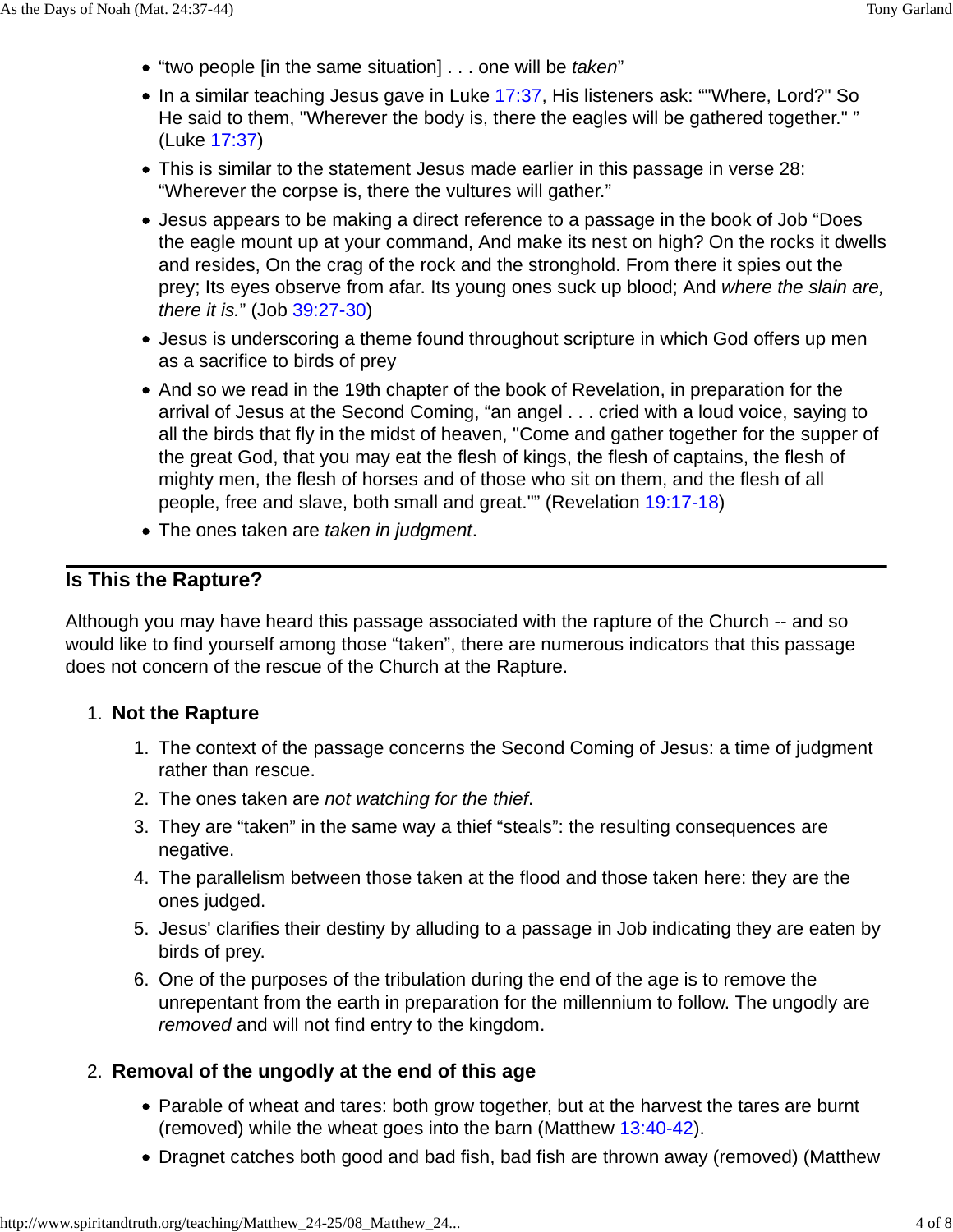13:47).

• Sheep and goat judgment: goats removed leaving the sheep to inherit the kingdom (Mat. 25:46).

## **Differences from the Rapture** 3.

Key differences between the Rapture and the Second Coming:

| Rapture                                                                                            | <b>Second Coming</b> |
|----------------------------------------------------------------------------------------------------|----------------------|
| godly taken                                                                                        | ungodly taken        |
| taken for <i>preservation</i>                                                                      | taken for judgment   |
| taken to heaven                                                                                    | taken to hell        |
| those left on earth experience <i>tribulation</i>   those left on earth experience <i>blessing</i> |                      |

## **As A Thief**

## **Verses 43-44** 1.

"But know this, that if the master of the house had known what hour the thief would come, he would have watched and not allowed his house to be broken into. Therefore you also be ready, for the Son of Man is coming at an hour you do not expect." (Matthew 24:43-44)

## **This is the first of several parables where Jesus teaches the need to be** A. **watchful.**

- Here, Jesus compares the coming of the Son of Man to the arrival of a thief.
	- Those who are not watching for His coming will be visited in a thief-like way.
	- $\circ$  The clear implication is also that those who do watch will not be visited as a thief.
- In the passage that immediately follows this, Jesus contrasts a faithful and an evil servant.
	- The evil servant no longer watches for the arrival of his master and so the master comes "on a day when [the servant] is not looking and at an hour when [the servant] is *not aware*" (Mat. 24:50).
	- $\circ$  The servant who did not watch is then cut in two, assigned a place with hypocrites, and experiences "weeping and gnashing of teeth" (Mat. 24:51).
	- The penalty and destiny for failing to watch is not correction, but severe judgment.
	- This does not describe the destiny of true believers who are secure in Christ.
- Even later in the passage, in the parable of the ten virgins, five of the virgins who are ill-prepared miss the arrival of the bridegroom.
	- As a result, they are *permanently* shut out from the wedding feast<sup>9</sup>.
	- The bridegroom responds to their subsequent attempt to gain entrance to the feast by saying, "I do not know you."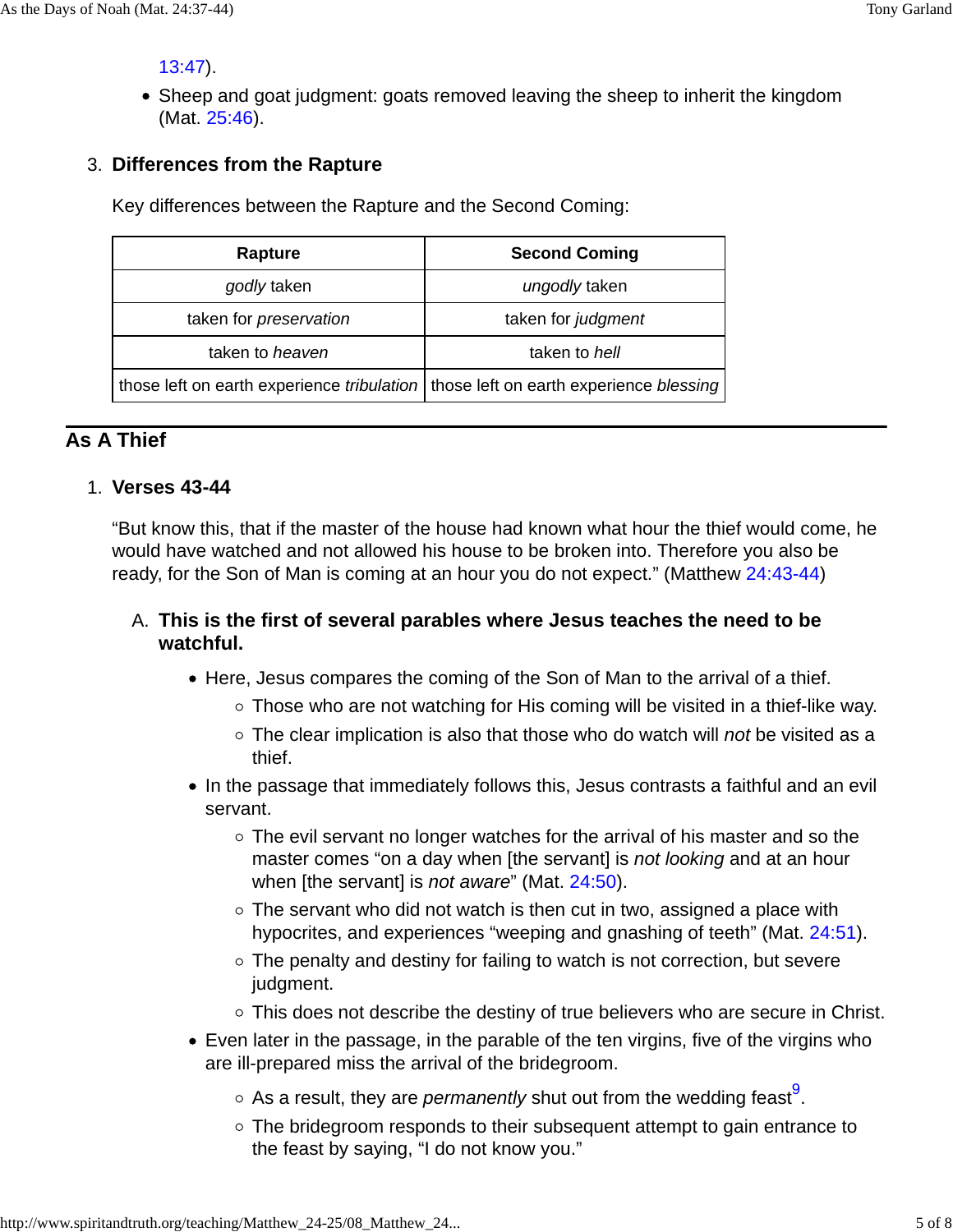$\circ$  If the bridegroom represents Jesus, which seems plain, then this can hardly be the Words of Jesus to true believers.

## **The analogy of being visited by a thief describes the coming of the Lord upon** B. **unprepared individuals and a sleeping society, not upon believers.**

#### 2. **Associated with the arrival of the Day of the Lord**

#### **2 Peter 3:9-10** A.

"The Lord is not slack concerning His promise, as some count slackness, but is longsuffering toward us, not willing that any should perish but that all should come to repentance. But the day of the Lord will come as a thief in the night, in which the heavens will pass away with a great noise, and the elements will melt with fervent heat; both the earth and the works that are in it will be burned up." (2 Peter 3:9-10)

The arrival of the Day of the Lord is likened to being broken into by a thief.

#### **1 Thessalonians 5:1-10** B.

"But concerning the times and the seasons, brethren, you have no need that I should write to you. For you yourselves know perfectly that the day of the Lord so comes as a thief in the night. For when they say, "Peace and safety!" then sudden destruction comes upon them, as labor pains upon a pregnant woman. And they shall not escape. But you, brethren, are not in darkness, so that this Day should overtake you as a thief. You are all sons of light and sons of the day. We are not of the night nor of darkness. Therefore let us not sleep, as others do, but let us watch and be sober. For those who sleep, sleep at night, and those who get drunk are drunk at night. But let us who are of the day be sober, putting on the breastplate of faith and love, and as a helmet the hope of salvation. For God did not appoint us to wrath, but to obtain salvation through our Lord Jesus Christ, who died for us, that whether we wake or sleep, we should live together with Him." (1 Thessalonians 5:1-10)

Again, the Day of the Lord "so comes as a thief in the night". This is not a good thing!

| <b>Description</b>                      | Implication                                                                                                                      |
|-----------------------------------------|----------------------------------------------------------------------------------------------------------------------------------|
| thief in the night                      | unexpected, while people sleep, negative consequences                                                                            |
| peace and safety                        | business as usual right up until judgment begins (not describing<br>conditions at the end of the tribulation when Jesus returns) |
| sudden destruction                      | no time to prepare, negative consequences                                                                                        |
| sons of light, day, not<br>of the night | believers will not be surprised, the thief coming of Jesus in judgment<br>does not apply to believers (this is not the rapture)  |
| not appointed to wrath                  | believers escape the wrath of the arriving thief                                                                                 |

#### C. Characteristics

## 3. **What is the "Day" of the Lord?**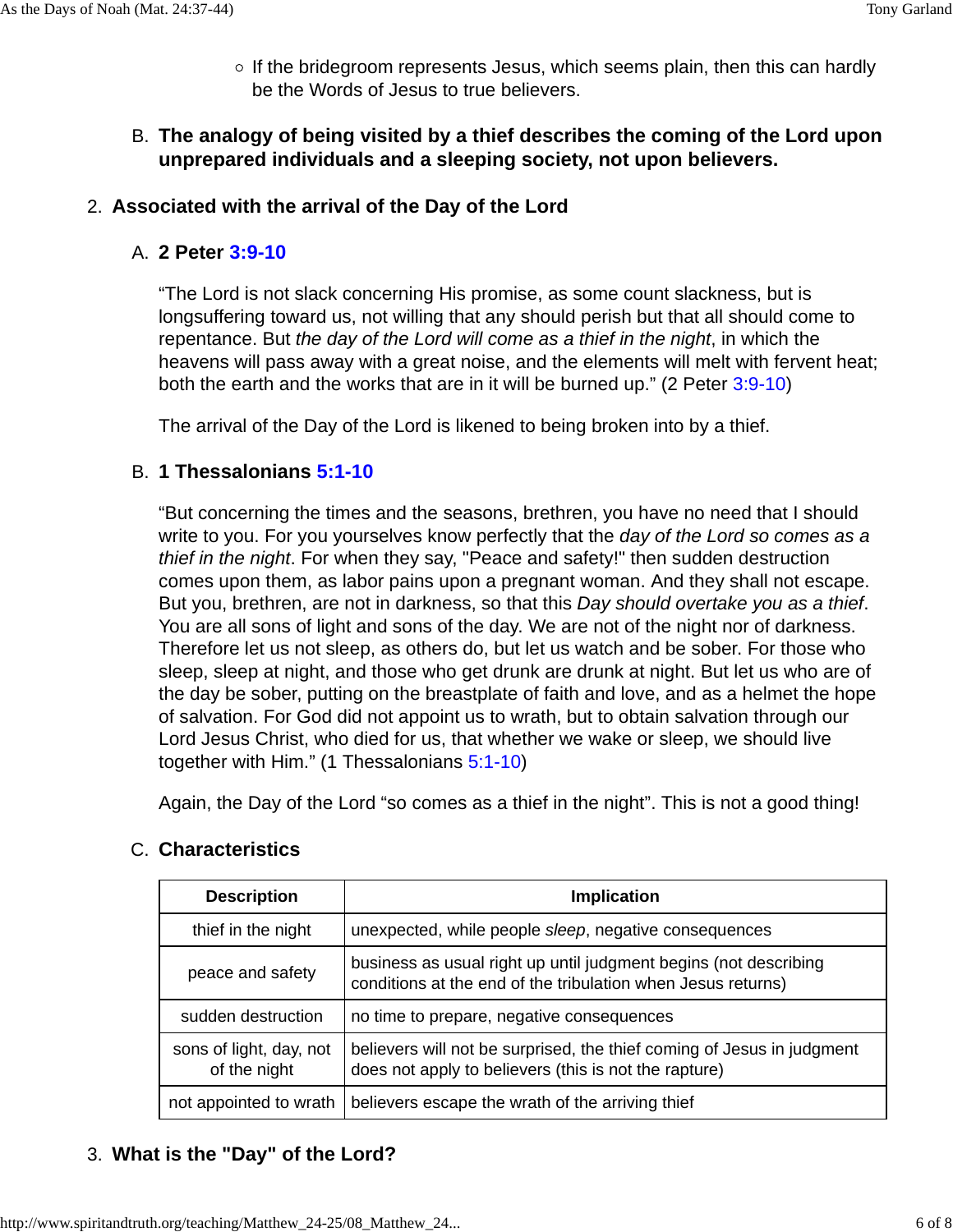The Day of the Lord refers to God's special interventions into the course of world events to judge His enemies, accomplish His purpose for history, and thereby demonstrate who He is--the sovereign God of the universe.<sup>10</sup>

#### **How can the return of Jesus be unexpected, like a thief, if it follows the** A. **cataclysms Jesus described in verses 29-30?**

- How could His physical return be unexpected if heavenly and earthly cataclysms lead up to His return?
- How can there be "peace and safety" if the earth is in turmoil in the midst of the seal, trumpet, and bowl judgments described in the book of Revelation?

## **The phrase "Day of the Lord" has both a broad and a narrow aspect.** B.

- "The biblical expression "the Day of the Lord" has a double sense (broad and narrow) in relationship to the future. The broad sense refers to an extended period of time involving divine interventions related at least to the 70th week of Daniel and the thousand-year Millennium. . . . in the narrow sense it refers to one specific day--the day on which Christ will return to the earth from heaven with His angels."<sup>11</sup>
- The Day of the Lord arrives unexpectedly bringing sudden judgment upon an unsuspecting world. This is the broad sense of the phrase.
- The specific day on which Jesus returns is at the end of the cataclysmic signs. This is the *narrow* sense of the phrase.

## **2 Thessalonians 2:1-5 - the broad sense** C.

- "Now we request you, brethren, with regard to the coming of our Lord Jesus Christ and our gathering together to Him, that you not be quickly shaken from your composure or be disturbed either by a spirit or a message or a letter as if from us, to the effect that the day of the Lord [of Christ] has come. Let no one in any way deceive you, for it will not come unless the apostasy comes first, and the man of lawlessness is revealed, the son of destruction, who opposes and exalts himself above every so-called god or object of worship, so that he takes his seat in the temple of God, displaying himself as being God. Do you not remember that while I was still with you, I was telling you these things?" (2 Thessalonians 2:1-5)
- This cannot refer to the day of His actual physical arrival at the very end of the age or there would be no question about whether the "day of Christ had come." The reason they were concerned whether "that day" had already come is because they understood it to introduce a period of judgment which is not attended by His physical presence--which only follows later.

## **Summary**

- What are the main points we should learn from this passage?
	- 1. Those who take God's warnings to heart will be expectantly awaiting His arrival -whether at the Rapture of the Church (not in view here) or at the dawning of the Day of the Lord and His subsequent Second Coming in judgment.